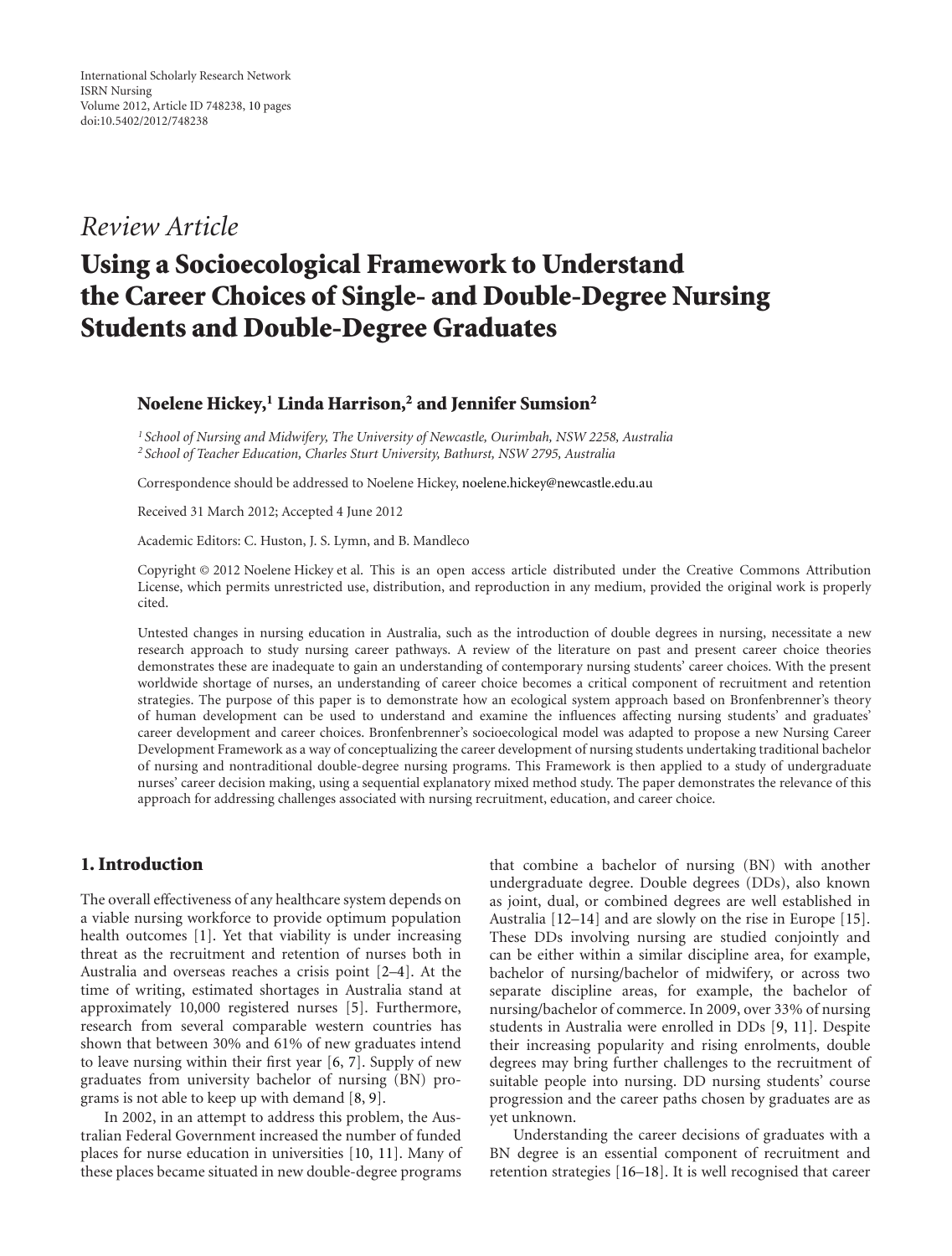decisions can be shaped by students' course experiences [19, 20] as well as nonuniversity factors such as family background, family commitments, support from significant people [21, 22], and employment opportunities [23]. To date, however, limitations identified in the extant literature about nursing students' and new graduates' career decisions preclude a more in-depth understanding of the influence of these factors in the contemporary Australian context. These limitations are fourfold.

Firstly, few studies, have taken account of the constellation of contextual factors that are relevant to the decisions individuals make when choosing to enter into a career in nursing. Secondly, much previous research on students' progression through their higher education into work has been criticized for lacking a strong, explicit, theoretical basis [24, 25]. This criticism has also been made of the literature on nursing students' progression through their university studies and into work [17, 26]. Moreover, as argued by Price [18, page 268], existing career choice theories have provided limited understanding of career choice in nursing because they fail to capture the unique characteristics of upcoming generational cohorts. Thirdly, many studies in nursing education have been limited methodologically, are descriptive rather than analytical, and lack a systematic approach [18, 27]. Fourthly, despite the large and growing proportion of students enrolled in DDs including nursing in Australia, there has been almost no attention to the career decisions of DD nursing students and graduates [9, 11].

Given the seriousness of the nursing workforce shortages and the need to address recruitment and retention problems, the limitations of the existing literature are of particular concern. Theoretically informed approaches are needed, therefore, to identify and understand how the career decisions of single- and double-degree nursing students are influenced by a constellation of personal characteristics, experiences, development, and transitions as well as contextual factors such as those mentioned above. It is timely to identify a framework that, at a number of levels, can explain the complexities involved in the development and career choices of undergraduate nursing students. The purpose of this paper is to demonstrate how an ecological system approach based on Bronfenbrenner's [28, 29] "process-person-context-time" (PPCT) theory of human development can be used to understand and examine the influences affecting nursing students' career development and career choices.

The paper consists of three sections. The first section examines the limitations of previous research into the educational preparation and career development of nursing students. It also includes an overview of prior development theories and their inadequacies for understanding the complexity inherent in the career choice of single and DD nursing students of today. The next section presents Bronfenbrenner's socioecological model which was adapted by the first author to provide a framework for researching nursing students' career development and career choice over time. The framework and the potential of an ecological system approach for understanding career transitions and trajectories of nursing students are explained. The third section illustrates the utility of Bronfenbrenner's framework through its application to a study of nursing career development and career choices in a sample of single- and double-degree nursing students and graduates in Australia.

#### **2. Limitations of Previous Research**

*2.1. Lack of Attention to the Many Factors Relevant to Nurses Career Decision Making.* Nurses' career choices are influenced by a variety of individual, cultural, developmental, social, and environmental variables, many of which are unforeseen and unpredictable [30]). Previous studies have identified several influences on the decision to choose nursing as a career. These include family members and a desire to care for others [16, 31], exposure to healthcare environment through caring for a loved one, or prior hospital and/or work experience [31, 32]. However, these studies have taken a narrow focus either on students' characteristics, their decision, and influences at one particular time or on influences from the past. Few have included broader contextual factors such as socioeconomic status, academic achievement, demography (rural or urban background), and social ties to friends, family, and/or a lifetime partner.

*2.2. Lack of a Strong, Explicit Theoretical Basis for Researching Career Decision Making.* The phenomenon of career choice has been studied extensively for more than a century, generating a vast array of literature on career development and career decision-making theories and models [18, 33]. The major and most frequently cited theories on career development and career choice are based on a variety of developmental, social-cognitive, personality, and personenvironment fit perspectives [18]. There have been many critiques of these theories [34, 35] and of studies investigating the influences of developmental stage on career choice [36].

A major critique of many of the most influential theories of career development, including, for example, Personality Development and Career Choice Theory [37], Career Development Theory [38], Career Typology [39], and Social and Cognitive Career Theory [40], is that they were developed within the context of western industrialized society and therefore cannot be assumed to be universally applicable [33]. Moreover, because they were developed primarily with reference to white middle class males, mostly adolescents and up to and including the final year of schooling [41, 42], they are likely to have little relevance for university students, who have left school and taken the first steps towards a career. Gottfredson's [43, 44] Developmental Theory of Occupational Aspiration, Circumscription and Compromise endeavored to address the gender bias of previous studies and to extend previous developmental stages work by considering the influences of gender, career prestige, and interest on the compromises individuals must make when formulating career aspirations and choices. However, the focus is on what Gottfredson called the four stages of cognitive development (which included career choices) from preschool to late adolescence, rather than on adults' career decisions.

A second major criticism is that commonly used career choice theories of the past failed to capture the challenges,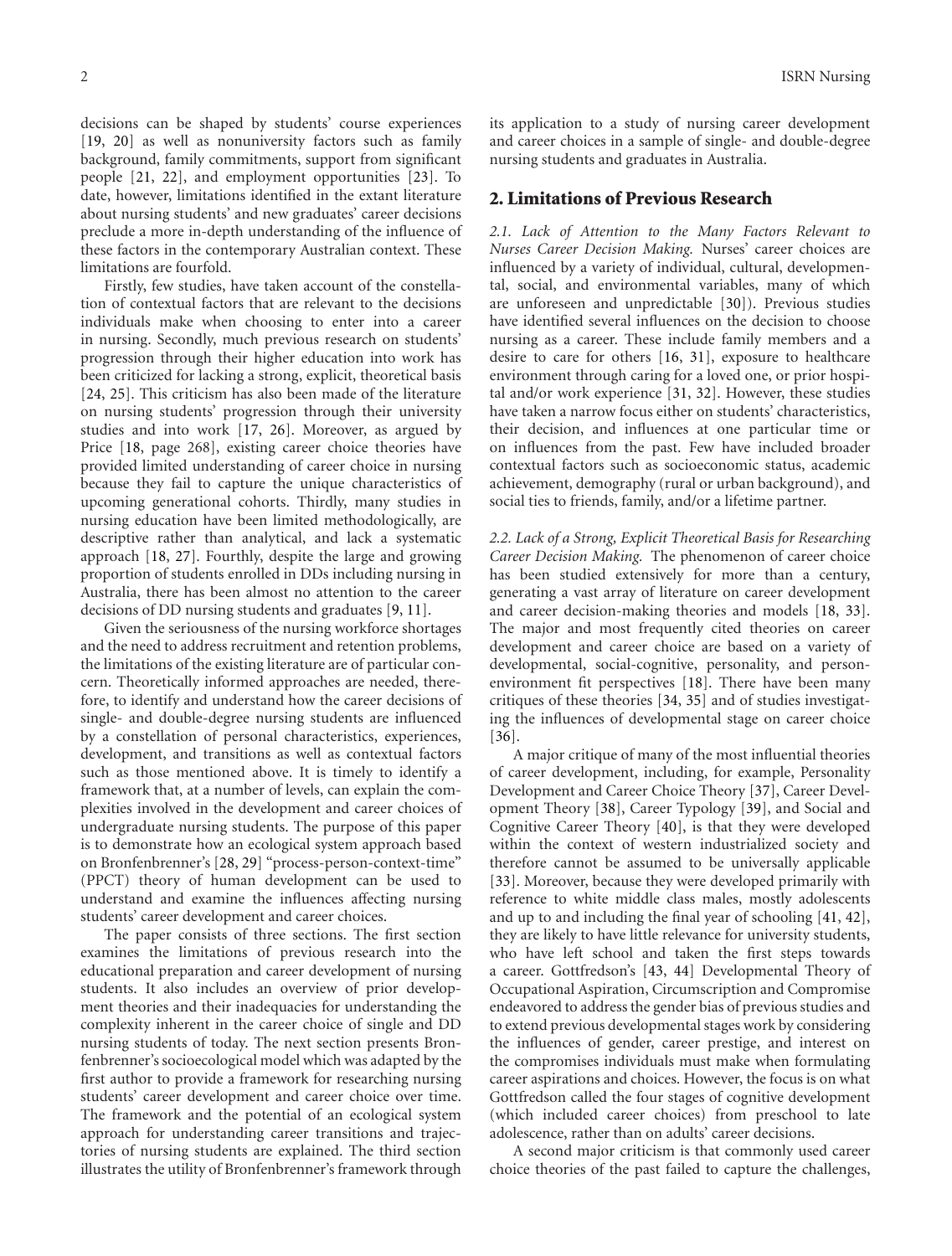complexities, and uncertainties of the 21st century workplace for the upcoming generation of nurses and lacked comprehensiveness [18]. In her extensive critical review of career choice theories and nursing, Price commented that many extant development theories were outdated and would not be able to examine "differences in developmental experiences among newer generational cohorts" nor issues "*...*relevant to contemporary workplaces*...* especially in healthcare settings" [18, page 270].

A further criticism, also noted by Price [18], is that past theories lend themselves to examining an individuals' career choice at one point in time and do not take into account social and environmental contextual factors and their multiple influences. Robinson and Bornholt's [25] Pathways Theory sought to address the limitation of past developmental theories. This theoretical framework was used to inform an investigation of contemporary higher education pathways and student progression in Australia [24]. Robinson mapped university students' progression pathways and outcome behaviors over time, using the categories of continuing, completing, or withdrawing from a course and transferring between courses or dropping out. Despite the emphasis of their framework on the centrality of the student, as well as the reciprocity between the students, the university context, the course context, and the changing nature of the latter two contexts over time, reasons for dropping out or transferring to another course were not revealed. Moreover, the students' perspectives were not heard. Emotions such as anxiety and uncertainty influence decisions, and the role of affect and emotions needs to be better understood and incorporated into contemporary theories of career choice [45].

*2.3. Lack of a Systematic Approach to Researching Nurses Career Decision Making.* Numerous studies related to career choice in nursing education literature have included a focus on reasons for choosing a career in nursing [46, 47], attrition and retention of undergraduate students [27, 48], the socialization process in nurse education and career choice [49, 50], clinical specialty area choices [20, 51, 52], and outcomes of nursing education programs for graduate attrition and retention [2, 53].

Many of the above studies were included in Gaynor et al.'s [17] systematic review of literature from 1996 to 2005 that quantified and examined the factors that were associated with attrition of single-degree undergraduate nursing students in preregistration programs and the retention of graduate nurses in the workforce. Of the 73 diverse studies they identified, Gaynor et al. found no high-quality studies that focused on the retention of new graduates or discussed career choices. Moreover, only four studies that met the inclusion criteria were high-quality primary analytical studies. Of the four, two studies—Deary et al. [54] from Scotland and Harvey and McMurray [55] from Australia—found the attrition rate of students at 12 months was 25–27%. The third study [56] found that nursing students from 14 colleges in the USA in 1995 were less likely to leave compared to those in 1983 (a decrease from 12% to 4%), while the fourth study [57] revealed an attrition rate

of 19.3% over two years in a rural university in Australia. Overall, Gaynor et al. [17] concluded that there has not been a systematic approach to research into why students leave or continue in nursing programs and that any claims needed to be treated with caution because of methodological limitations. Gaynor et al. stated that studies "*...*relied on small convenience samples*...* and assessed intentions rather than actually measuring attrition or retention as outcomes" [17, page 28]. Moreover, as the most recent of these studies was undertaken in 2003, the findings may not be relevant to current generational cohorts and contemporary organizations and workplaces.

Over the last two decades, there have been numerous studies to identify which area nursing students were most likely to choose to work in after graduation. In the main, these focused on nursing clinical specialty areas, such as aged care [19, 58, 59] and mental health [20, 51, 60, 61]. The majority of this research into career specialty choices and/or preferences has used longitudinal designs to identify if students' attitudes, and/or choices for popular areas (pediatrics) and unpopular areas (aged care and mental health) changed between the commencement and completion of their nursing programs. Stevens and Dulhunty [62, 63] and Stevens and Crouch's [59] seminal work in Australia identified little change in students' lack of interest in the unpopular areas. In contrast, medical-surgical and the highly technical areas of nursing became more popular over time. Later studies in Australia [20, 64] and overseas [19, 61] confirmed this finding. A number of studies identified factors that influenced these preferred career areas [20, 65], including contact with student peers, new graduate and other registered nurses, academic staff, and service users [66–68]. Hence it was a combination of curriculum theory and clinical experiences which could be either positive or negative. These studies did not extend to the postgraduate (PG) years. Further limitations included their focus on identified preferences and attitudes but not actual choices and on single-degree nursing students only. They examined specialty choices within nursing only and did not make explicit their theoretical framework.

*2.4. Lack of Attention to Double-Degree Students' Career Decision Making.* When it comes to career aspirations, career mobility, and the wider context of work, the present generation of young people demonstrates distinct differences from their predecessors [18, 69]. They are more likely to enter university at an older age (*>*19 years), remain in full-time education for a longer period than their parents did, and, on graduation, to be faced with a transition to a highly differentiated skills market with an increasing range of options [10, 52, 70]. In contrast, studies of undergraduate students enrolled in double-degree programs reveal that these students tend to be school leavers (*<*19 years on enrolment). They also have higher tertiary entrance scores than single-degree students and are more likely to be female (60% versus 51% in single-degree programs) [13, 14, 71]. It is unknown if these characteristics are also true of nursing DD students and whether this might impact on their nursing career aspirations. The study by Russell et al. [14] was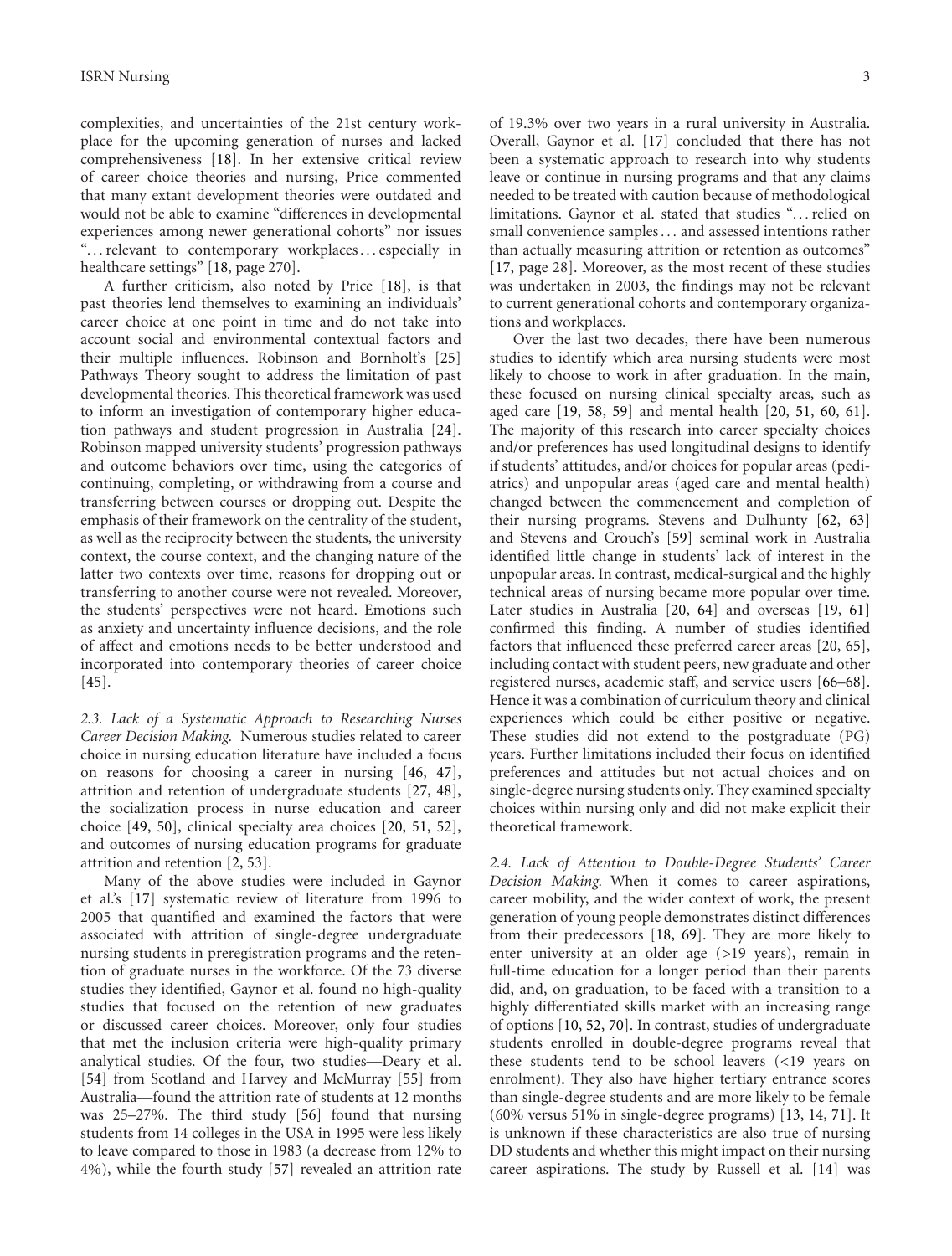the only study found that focused on DD students' and graduates' career decision making. It was conducted in an Australian university where 1344 DD students were enrolled in 23 different DD program combinations. No theoretical framework was evident, but by using a mixed method approach the authors were able to identify the characteristics, motivations, and career transition experiences of students enrolled in DDs. They found that 75% of respondents chose a DD to improve their employment prospects and the students reported many advantages including social benefits from exposure to two sets of different people and programs. The advantages, however, were "*...* countered by formidable workloads, conflicting expectations and administrative difficulties" [14, page 582]. While this study is useful, there remains a paucity of studies on DD students [14, 71], and none could be found specifically on nursing students. Hence, too little is known about this group of contemporary nursing students and what is influencing their career choices.

Given the cumulative effect of these limitations, there is an urgent need for a new-theoretical framework for understanding not only single-degree nursing students of today but also those in DD programs and new graduates from these programs.

## **3. Bronfenbrenner's Socioecological Theory of Development**

Urie Bronfenbrenner's socioecological theory of development [28, 29] was chosen to address the limitations cited above. This human ecology theory, also called "Development in Context" or "Ecological Systems Theory," specifies four types of nested environmental systems which each contain roles, norms, and rules that shape development. Development is seen as a process of bidirectional influences within and between these systems. The phenomenon of development is its primary concern. The proposition is that throughout the life course a person's development occurs through ongoing reciprocal interaction between that person and the other "*...* persons, objects, and symbols in its immediate environment." To be effective these interactions "*...* must occur on a fairly regular basis over extended periods of time" [72, page 1643]. Hence, this theory is ideal for investigating and explaining the career development of nursing DD students as they interact within the new university environment or work environment over a period of three or more years.

*3.1. Contexts in Which Socioecological Theory Has Been Used.* Bronfenbrenner's theory of development has been particularly influential in child development. Yet, his framework can be applied to different populations and is increasingly used in studies of university students. For example, Bryan and Simmons [73] examined how the family and other levels of influence played a role in the Postsecondary educational success of first-generation Appalachian American university students; Renn and Arnold [74] studied peer influences on learning and development of university students as well as how the interactions amongst the student's immediate environments create the forces of campus peer culture, and Chin and Young [75] used Bronfenbrenner's socioecological approach to understand the characteristics of beginning teachers in the Alternative Certification Programs in California.

*3.2. Advantages of a Socioecological Theory in Nursing Research.* Bronfenbrenner's socioecological model offers a developmental theory that allows for the complexity of career development to be emphasized; yet to date, it appears to have been untried in nursing career research. The starting supposition of Bronfenbrenner's model is that students' developmental pathways can vary, that development results from interactions among individuals, their activities, and their environments, and that the outcomes of professional preparation (e.g., career choice) are dependent on the development process which is always contextualized within specific environments. Bronfenbrenner's socioecological developmental theory [28, 29], therefore, provides a useful framework for understanding the transition of undergraduate nursing students through university to graduation and a career. This approach can acknowledge the complexity inherent in understanding the multiple factors that influence a student's career choice and the diversity that exists within groups as well as between groups of students. It can be applied to adult populations and as such is well suited to present day research into nursing students' career choices. It is dynamic and takes into account the wider context that can influence decisions but models this through a personoriented approach.

*3.3. Components of the Socioecological Model.* Bronfenbrenner's socioecological model has four interrelating components; hence, it is often referred to as the "process-personcontext-time model" (PPCT). The first component is the developmental *process* which "*...* involves the fused and dynamic relation of the individual and the context" [76, page xv]. The second component is the *person* (i.e., the student) who has their own biological, cognitive, emotional, and behavioral characteristics. The third component comprises the *context* where the human development occurs. It is seen as a set of nested systems—the microsystem, the mesosystem, the exosystem, and the macrosystem. The last component is *time* "*...* ontogenetic time, family time, and historical time—constituting the chronosystem that moderates change across the life course" [76, page xv]. The Nursing Career Development Framework presented in Figure 1 is adapted from Bronfenbrenner's model to depict the four nested systems.

*3.4. The Person.* In the context of nursing education, at the centre are the students and graduates themselves (see Figure 1, centre circle), including their personal characteristics or attributes and what they bring to their university studies and the university context, such as their age, gender, motivations, academic history, and any past experiences of healthcare settings/organizations through work or illness. In the model, the person is seen as an "active agent" who can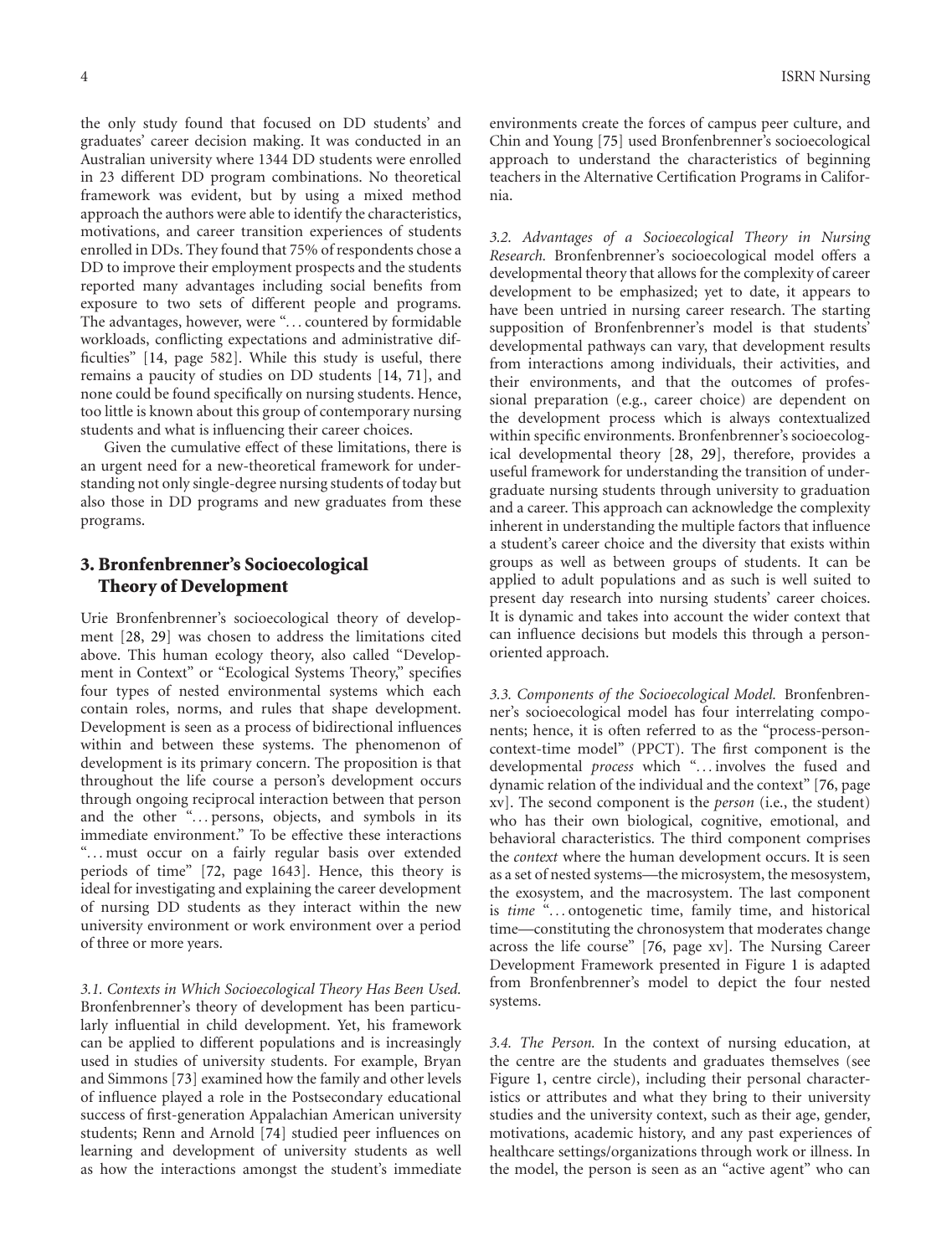

Figure 1: The nursing career development framework (adapted from Bronfenbrenner 1992).

make decisions by interpreting and manipulating the outside world about his or her own career preferences. Each nursing student may have similar experiences at university, but it is how they personally interpret these settings and the strategies they employ that contributes to his or her development.

*3.5. The Microsystem.* The microsystem "*...* is a pattern of activities, roles, and interpersonal relationships experienced by the developing person in a given face to face setting" containing physical and material features as well as the other persons with their own characteristics [29, page 147]. Three key settings are typically identified in depictions of socioecological contexts shaping development—family, school, and neighborhood which includes personal friends and community [77]. In young adults, romantic attachments or lifetime partners are a further microsystem for some, as is their regular place of work. In relation to nursing students, the contexts of influence depicted by boxes located in the second circle of Figure 1 are depicted as five microsystems: family, romantic partners, neighbourhood, work, and university, each of which include the persons, objects, and resources they encounter in each of these settings. The university microsystem, for example, comprises the subjects which the students are studying, the teaching and learning experiences, new campus peer groups and friendships that are formed through studying, and role models that are provided by their lecturers, and/or clinical supervisors.

*3.6. The Mesosystem.* The mesosystem is the interrelationship between two or more microsystems in which the developing person participates. In other words it can be said that the mesosystem is a system of microsystems [78]. In relation to nursing education, it comprises the linkages and processes taking place between the settings that are important to and affect the developing student. For example, there are overlapping influences between home and university and the workplace and the university. These interrelationships are depicted by arrows between settings in the second circle in Figure 1.

*3.7. The Exosystem.* The exosystem "*...* consists of one or more settings that do not involve the developing person as an active participant but in which events occur that affect, or are affected by what happens in that setting" [28, page 237]. With respect to nursing education, the exosystem consists of policies and events in the wider university arena that indirectly affect the student. Depicted in the third circle of Figure 1, these include faculty curriculum requirements, industry requirements for clinical practicum, and the relationships between industry and the university. The exosystem also includes external features such as staff shortages and job vacancies in nursing, as well as marketing forces both from nursing and other professions. For example, some professional organizations such as state ambulance services have very effective marketing campaigns, and these could have a profound impact on students' ability to gain a graduate position and the promise of interesting work in a place of one's choice. In relation to DD students, cross-faculty relationships are also an exosystem influence as communication and accommodation for double-degree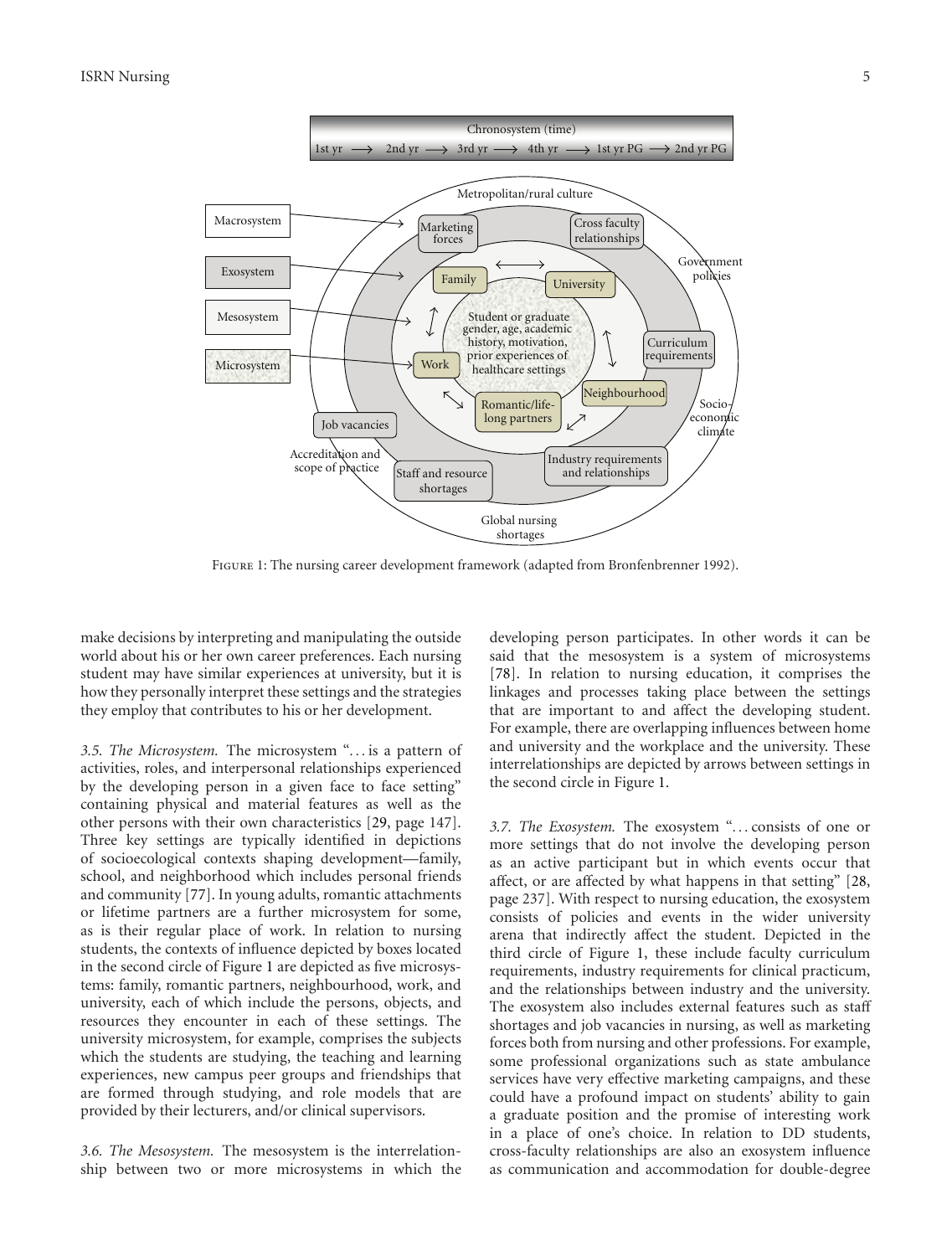program scheduling across faculties can affect students' university experiences.

*3.8. The Macrosystem.* The macrosystem refers to the overriding beliefs, values, ideology, practices, and policies that exist within a cultural group [28]. In nursing education, macrosystem influences that are outside the determination of the student or the university include urban or rural culture, the socioeconomic climate, global nursing shortages, accreditation boards, and government healthcare policies (Figure 1, outer circle). For example, in Australia the federal government's policies related to funding of universities and financial aid to students indirectly affect students' daily lives in terms of the amount of work required to pay university costs (accommodation, books) and anxiety related to finances. Who attends what university might seem to be an individual, or family-based decision; however, the factors, for example, living in a rural or a metropolitan area, which govern university-choice decisions are positioned in the macrosystem and only made manifest locally. People living in rural areas may be restricted in their choice of universities or choice of degrees due to costs, distances, or both unless they qualify for government subsidies. In Australia the other major influences in the macrosystem are the accreditation or licensing boards such as the Nurses and Midwives Board. Whilst protecting titles and professional autonomy, these boards do not allow cross-professional or multidisciplinary care even though the graduate may be licensed to practice in two disciplines, for instance, nursing and paramedics. This means that the utilization of the graduates' skills or scope of practice is restricted and they are forced into choosing one career or the other [11].

*3.9. The Chronosystem.* The chronosystem or element of time is essential to the ecological model portrayed in Figure 1. It denotes that environments change; they are not fixed identities. Historical contexts also change as do dominant discourses in society. The characteristics of the people in them and the activities of individual students are also constantly changing over time [28]. The era in which students' attend university can in part shape career choice. For example, national and global events such as the financial crisis in late 2010 are time-bound influences that can affect a student's choice of career. The chronosystem at the top of Figure 1 depicts the four years of undergraduate study and the two years following graduation as the overarching timeframe for students' and new graduates' career choices and decision making in the study outlined in the following section.

To summarize, Bronfenbrenner's process-person-context-time theory of human development has informed the development of a framework that can give researchers a broad lens for conceptualizing and examining the career development of nursing students. It allows a modeling of how factors in the immediate as well as the wider context influence their career choices as they interact with individuals and social, educational, and clinical healthcare environments over time. The Nursing Career Development Framework presented in this paper is person centered,

making it possible to build a picture of single- and doubledegree nursing students and graduates and their career decisions over time.

## **4. Applying the Nursing Career Development Framework to Investigate Nurses' Career Choice**

This section illustrates how the Nursing Career Development Framework can be applied to capture the *process* of nursing students' development and career decision making during their university program and transition to work. The framework guided the development of a research design, the central goals of which were to characterize and compare single and DD BN students and graduates, identify and understand why undergraduate students enroll in a DD program, and explore the influences that affect career development and career choices during their study program and their first two years postgraduation.

The context was a regional university in Australia that offered a traditional BN program and two nontraditional DD programs that included nursing: a bachelor of nursing/bachelor of early childhood teaching (birth to 5 years) (BN/BECT) and a bachelor of nursing/bachelor of clinical practice (Paramedic) (BN/BCP). This university in New South Wales was chosen as it was the first in Australia to have cohorts of DD graduates who were in the workforce. In order to capture the process of development over time, all students enrolled in the BN/BECT and BN/BCP double degrees and the single BN degree in all years of the program, as well as two cohorts of DD graduates, were invited to participate. The framework provided a dynamic structure that could encompass the developmental pathways of these distinct cohorts of students and graduates at different stages of their career trajectory and career decision making on enrolment, on completion, and the first and second years of work. Ethics approval was granted by this university in late 2007, and informed consent was obtained from the participating students and graduates.

A sequential, explanatory mixed methods' design was chosen, collecting and analyzing first quantitative data and then qualitative data in consecutive phases [79, 80]. The collection of mixed data within one study strengthens the research by bringing together different but complementary data, as neither method is sufficient in itself to capture the trends in career choices [81], and provides the detailed contextual information necessary for exploring the nested systems in the framework (see Figure 1). Furthermore, in a sequential mixed method study, quantitative and qualitative data collection methods are not completely independent because one builds upon and informs the other [82]. For example, in this study analysis of a survey of the cohort of newly enrolled students generated a schedule of questions to be used in face-to-face interviews with a smaller number of DD students.

A cross-sectional cohort study of undergraduates was designed, with data collected at regular intervals using different cohorts. The data were entered into SPSS (version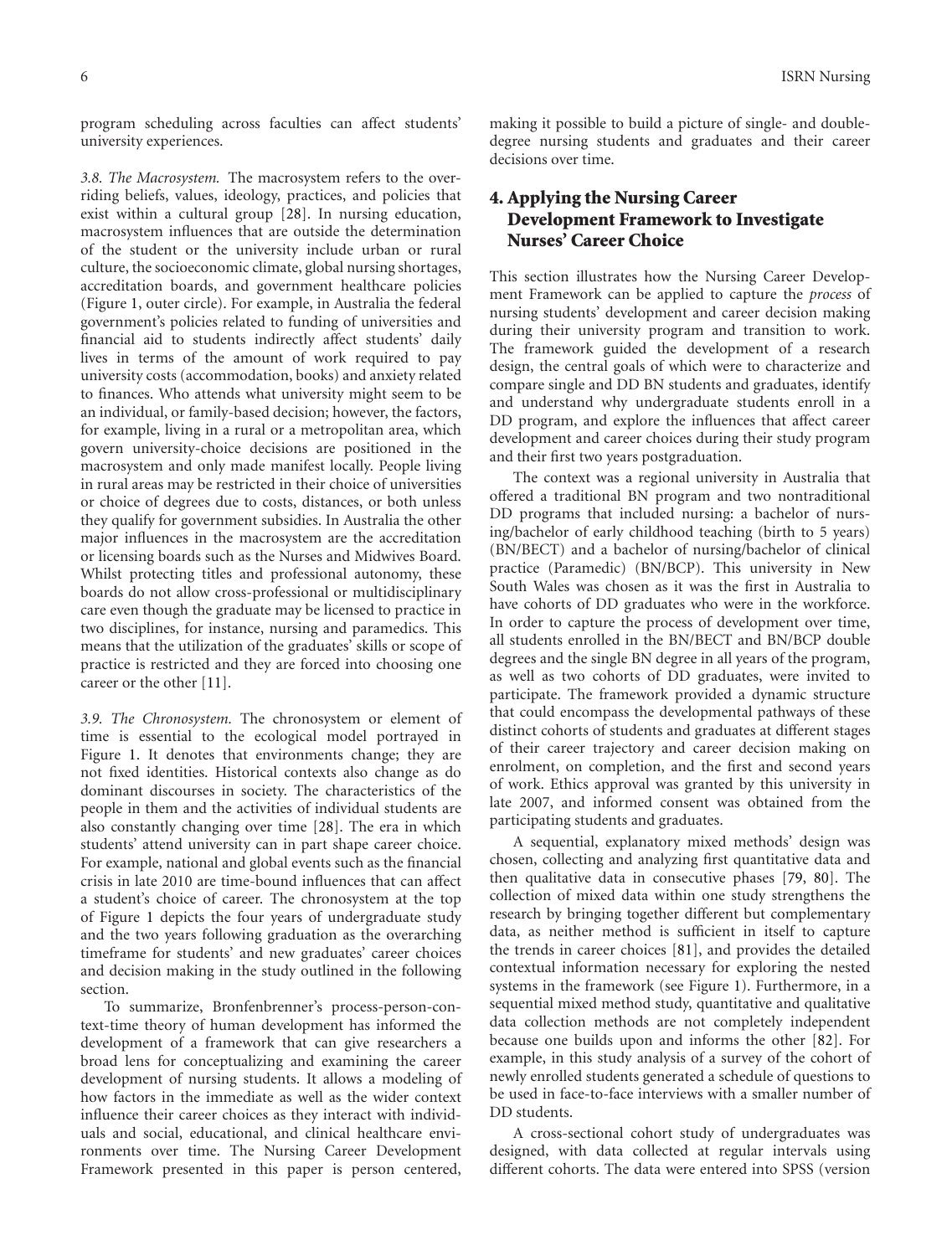17, SPSS Inc., Chicago, IL, USA) and analysed using chi square (*χ*2) tests and analysis of variance (ANOVA). This method provided an ideal way to gather information on career decision-making processes at various stages of the students' development as they progressed through their degrees. For example, the survey of newly enrolled students was followed by a second survey of final-year students which generated additional questions for focus group interviews with DD students.

The cross-sectional design was supplemented by the addition of a longitudinal cohort study of DD graduates; hence graduates of the DD programs comprised a third cohort. Longitudinal cohort studies can reveal factors that influence individuals and how these change, over time, and as such, are ideally suited to the socioecological approach. For example, in the longitudinal study individual telephone interviews were conducted, using some survey questions but mainly open-ended questions to record and understand career choices, career changes, and what influenced these decisions.

The survey questions and undergraduate interviews provided information on students' preferred career choices, as well as on content areas identified in the Nursing Career Development Framework: the characteristics of the individual *persons*, their perceptions of the *contexts* of their university study or workplace that were influencing their career choices, and how these perceptions and contexts changed or were moderated over *time* that is from the beginning of their degree to the completion of their degree. As indicated in Figure 1 in the Nursing Career Development Framework, the student's personal characteristics and aspirations are central. Personal information, such as age on entry to university, gender, home postcode, and previous and present work experience and parents' socioeconomic status, along with an indication of their initial career choice preference when they first entered the undergraduate degree program, were collected in the cross-sectional surveys using a semistructured format. Open-ended questions were included to gather information about why DD students had chosen a particular nursing program (BN, BN/BECT, or BN/BCP), which discipline areas they expected to work in when they enrolled-either nursing or another discipline, whether they preferred to work in a rural or metropolitan location, and the reason(s) for their choices. Changes or confirmation in students' career preferences and the factors that may have influenced this since they began the degree were the focus of an additional set of questions that were included for DD students in their final year of study.

For the DD graduates, telephone interviews were used to collect similar information as gathered from undergraduates. Graduates were asked to comment retrospectively on: which career they envisioned when they started their DD which career and location they were presently working in and why; how long they intended to stay in their present career and location, and what was influencing those decisions. They were also asked if they intended within the foreseeable future to change professions in line with their double qualifications (e.g., from nursing to teaching or paramedics to nursing) and what factors or experiences would influence that change.

In analyzing the quantitative and qualitative data, priority was given to identifying consistencies across groups of students and common influencing factors, for example from any of the ecological systems such as the micro-, meso-, exo-, and macrosystem. In brief the survey results demonstrated that these DD nursing students were different to SD nursing students as they were younger; were more likely to be male; and came from a higher socioeconomic background. In regards to career preferences by the final years only one–third of DD students were interested in a career in nursing and less than half of all the students from rural backgrounds intend to work as a graduate nurse in a rural location.

Individual and focus group interviews were analysed thematically. Themes were identified at a semantic or explicit level building a picture of the students at various stages in their degree or graduate employment and the reasons for any changes in career choice. Analyses then examined how these reasons might be related to influences at the level of systems: micro-, meso-, exo-, and macrosystem. Findings showed that career choices were influenced by pay and conditions and location (rural versus metropolitan) which are features of the macrosystem, work-based practicum experiences (an exosystem influence), and family, their own work, and university experiences (microsystem influences). Additionally, students' and graduates' personal motivations such as enjoyment or preferences for interesting and challenging work were identified.

When analyzing the information provided by DD graduates interviews in the longitudinal study, the Nursing Career Development Framework provided a clear basis for understanding and explaining graduates' actual career choices, why it was that they chose that particular career, their intent to stay or leave, and the factors influencing their decisions. For example, the analysis of these data revealed factors that strongly influence the retention of registered nurses, including proximal factors acting in the microsystem such as family, work location, and work satisfaction and enjoyment, as well as indirect factors at the level of the macrosystem, for example, government policies regulating pay and work and opportunities to work as a nurse in overseas countries. Please see Hickey et al. [83] for a report on findings of this illustrative study.

In sum, the Nursing Career Development Framework provided a basis for identifying personal, interpersonal, and external influences at different levels (meso-, exo-, and macrosystems) and the degree to which these contributed to each individual's cycle of experience and career decisions and trajectories. Previous studies have not identified this type of information.

#### **5. Conclusion**

In summary when nursing-funded places were increased in Australia, DDs in nursing were introduced as a new undergraduate pathway for students interested in combining a nursing qualification with another discipline. Students' motivation for choosing a DD and the educational preparation at tertiary level for two careers are situated within the particular policy context that allowed for diverse alternative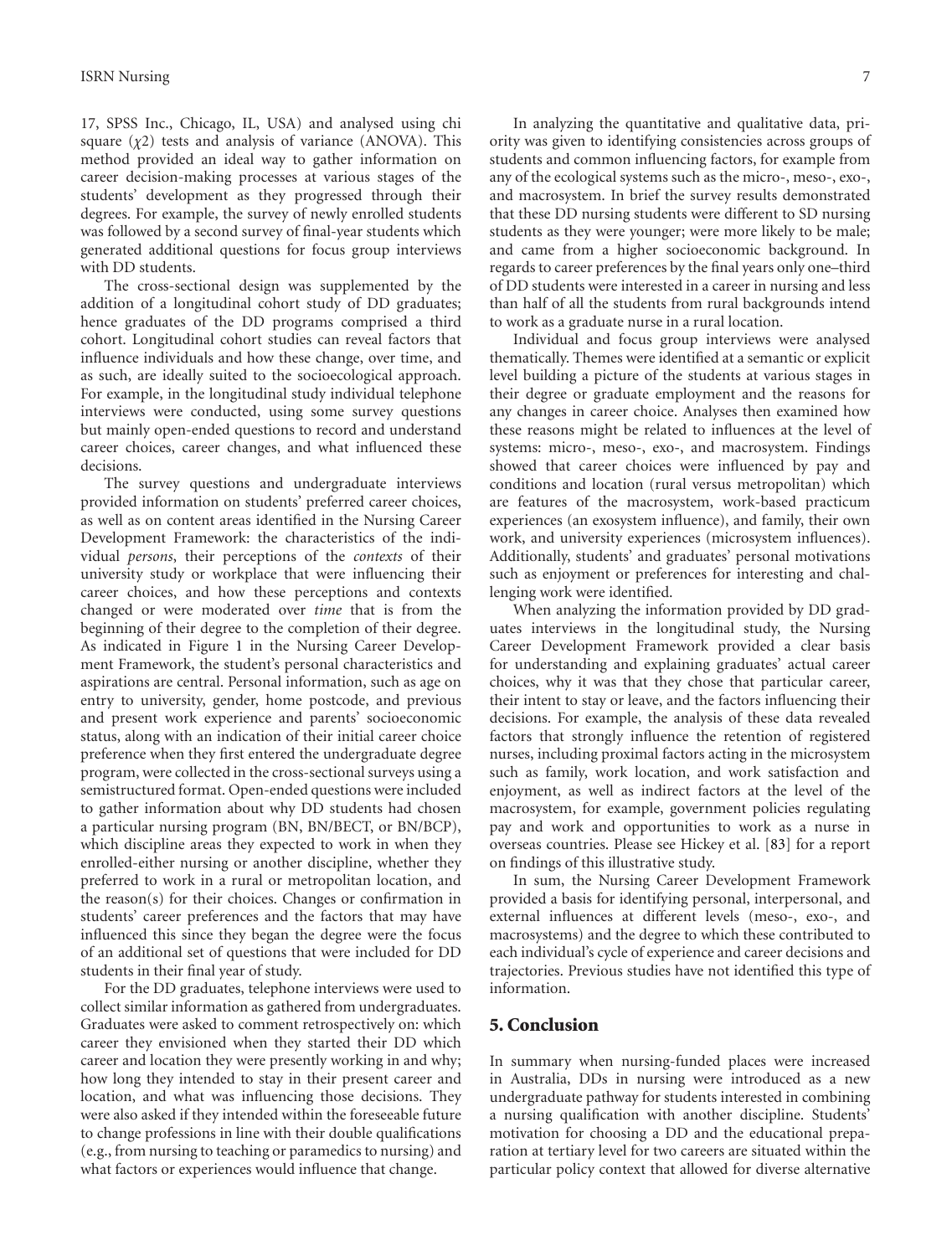pathways to a nursing career in Australia. Bronfenbrenner's socioecological theory has been applied to develop a Nursing Career Development Framework for exploring and understanding the complex issues inherent in career development and career choice for nursing students enrolled in single or double degrees in nursing. The application of this framework through a sequential explanatory mixed method design provides an illustration of a new approach for collecting and analyzing data that recognized the multiple and intersecting contexts described by Bronfenbrenner. This new approach can lead to a more thorough understanding of career development and career choice processes in undergraduate and PG nursing students, which in turn has the potential to inform strategies that can enhance recruitment and retention of future nursing professionals. Ecological approaches to studying nurses in tertiary programs in general and for double-degree programs in particular, such as the one described here, are essential in this time of nursing shortages.

## **Authors' Contribution**

N. Hickey was responsible for the study conception and design. N. Hickey performed the data collection. N. Hickey performed the data analysis. N. Hickey was responsible for the drafting of the paper. N. Hickey, J. Sumsion, and L. Harrison made critical revisions to the paper for important intellectual content. J. Sumsion and L. Harrison supervised the illustrative study.

#### **Acknowledgments**

The authors thank all the nursing students and graduates who generously volunteered to participate in this study. Their willingness to share their career development experiences made this project possible.

#### **References**

- [1] International Council of Nurses (ICN), "The global shortage of registered nurses: an overview of issues and actions," International Council of Nurses (ICN), Geneva, Switzerland, 2004, http://www.icn.ch/images/stories/documents/publications/GNRI/The Global Nursing Shortage-Priority Areas for Intervention.pdf.
- [2] D. Hegney, A. McCarthy, C. Rogers-Clark, and D. Gorman, "Why nurses are resigning from rural and remote Queensland health facilities," *Collegian*, vol. 9, no. 2, pp. 33–39, 2002.
- [3] J. Buchan and L. Calman, "The global shortage of registered nurses: an overview of issues and actions," Report on Global Nursing Workforce, International Council of Nurses, Geneva, Switzerland, 2004, http://www.icn.ch/images/stories/documents/publications/GNRI/Global\_Shortage\_of\_Registered\_ Nurses\_Executive\_summary.pdf.
- [4] J. Buchan and L. Aiken, "Solving nursing shortages: a common priority," *Journal of Clinical Nursing*, vol. 17, no. 24, pp. 3262– 3268, 2008.
- [5] Australian Institute of Health and Welfare, (AIHW), "National Health and Labour Force Series Number 43," Nursing and Midwifery Labour Force, 2010, http://www.aihw.gov.au/publications/hwl/hwl-44-10724/hwl-44-10724.pdf.
- [6] L. H. Aiken, S. P. Clarke, D. M. Sloane et al., "Nurses' reports on hospital care in five countries," *Health Affairs*, vol. 20, no. 3, pp. 43–53, 2001.
- [7] J. E. B. Duchscher and L. Cowin, "Multigenerational nurses in the workplace," *Journal of Nursing Administration*, vol. 34, no. 11, pp. 493–501, 2004.
- [8] R. J. Erickson and W. J. C. Grove, "Why emotions matter: age, agitation, and burnout among registered nurses," *The Online Journal of Issues in Nursing*, vol. 13, no. 1, 2008.
- [9] B. Preston, "The Australian nurse and midwifery workforce: issues, developments and the future," *Collegian*, vol. 16, no. 1, pp. 25–34, 2009.
- [10] V. Drury, K. Francis, and Y. Chapman, "Where have all the young ones gone: implications for the nursing workforce," *The Online Journal of Issues in Nursing*, vol. 14, no. 1, 2008.
- [11] N. Hickey, J. Sumsion, and L. Harrison, "Nursing double degrees: a higher education initiative in times of nursing shortages," *Australian Journal of Advanced Nursing*, vol. 28, no. 1, pp. 52–59, 2010.
- [12] C. McInnis, "Signs of disengagement? The changing undergraduate experience in Australian Universities," Inaugural Professorial Lecture, Centre for the Study of Higher Education, Faculty of Education, University of Melbourne, Melbourne, Australia, 2001.
- [13] C. Batson, R. Sharp, E. Ramsay, and A. Mackinnon, "Combined courses of study: equity group access and participation at the bachelor (honours/pass) level," Tech. Rep. EIP 01/11, Higher Education Division, DEST, Commonwealth of Australia, Canberra, Australia, 2002, http://www.dest.gov.au/ archive/highered/eippubs/eip01 11/default.htm#contents.
- [14] A. W. Russell, S. Dolnicar, and M. Ayoub, "Double degrees: double the trouble or twice the return?" *Higher Education*, vol. 55, no. 5, pp. 575–591, 2008.
- [15] A. Sursock and H. Smidt, "Trends 2010: a decade of change in European higher education," *Report of European University Association*, Brussels, Belgium, 2010, http://www.auqa.edu.au/ files/publications/auqf2007\_proceedings\_final\_website\_text .pdf.
- [16] J. Hemsley-Brown and N. H. Foskett, "Career desirability: young people's perceptions of nursing as a career," *Journal of Advanced Nursing*, vol. 29, no. 6, pp. 1342–1350, 1999.
- [17] L. Gaynor, T. Gallasch, E. Yorkston, S. Stewart, and C. Turner, "Where do all the undergraduate and new graduate nurses go and why? A search for empirical research evidence," *Australian Journal of Advanced Nursing*, vol. 24, no. 2, pp. 26–32, 2006.
- [18] S. Price, "Future directions for career choice research in nursing: a discussion paper," *International Journal of Nursing Studies*, vol. 46, no. 2, pp. 268–276, 2009.
- [19] I. Fagerberg, B. Winblad, and S. L. Ekman, "Influencing aspects in nursing education on Swedish nursing students' choices of first work area as graduated nurses," *Journal of Nursing Education*, vol. 39, no. 5, pp. 211–218, 2000.
- [20] T. V. McCann, E. Clark, and S. Lu, "Bachelor of Nursing students career choices: a three-year longitudinal study," *Nurse Education Today*, vol. 30, no. 1, pp. 31–36, 2010.
- [21] M. T. Brown, "The career development influence of family of origin: considerations of race/ethnic group membership and class," *Counseling Psychologist*, vol. 32, no. 4, pp. 587–633, 2004.
- [22] S. C. Whiston and B. K. Keller, "Expanding research concerning family influences on career development: cultivating a number of brown spots," *Counseling Psychologist*, vol. 32, no. 4, pp. 612–634, 2004.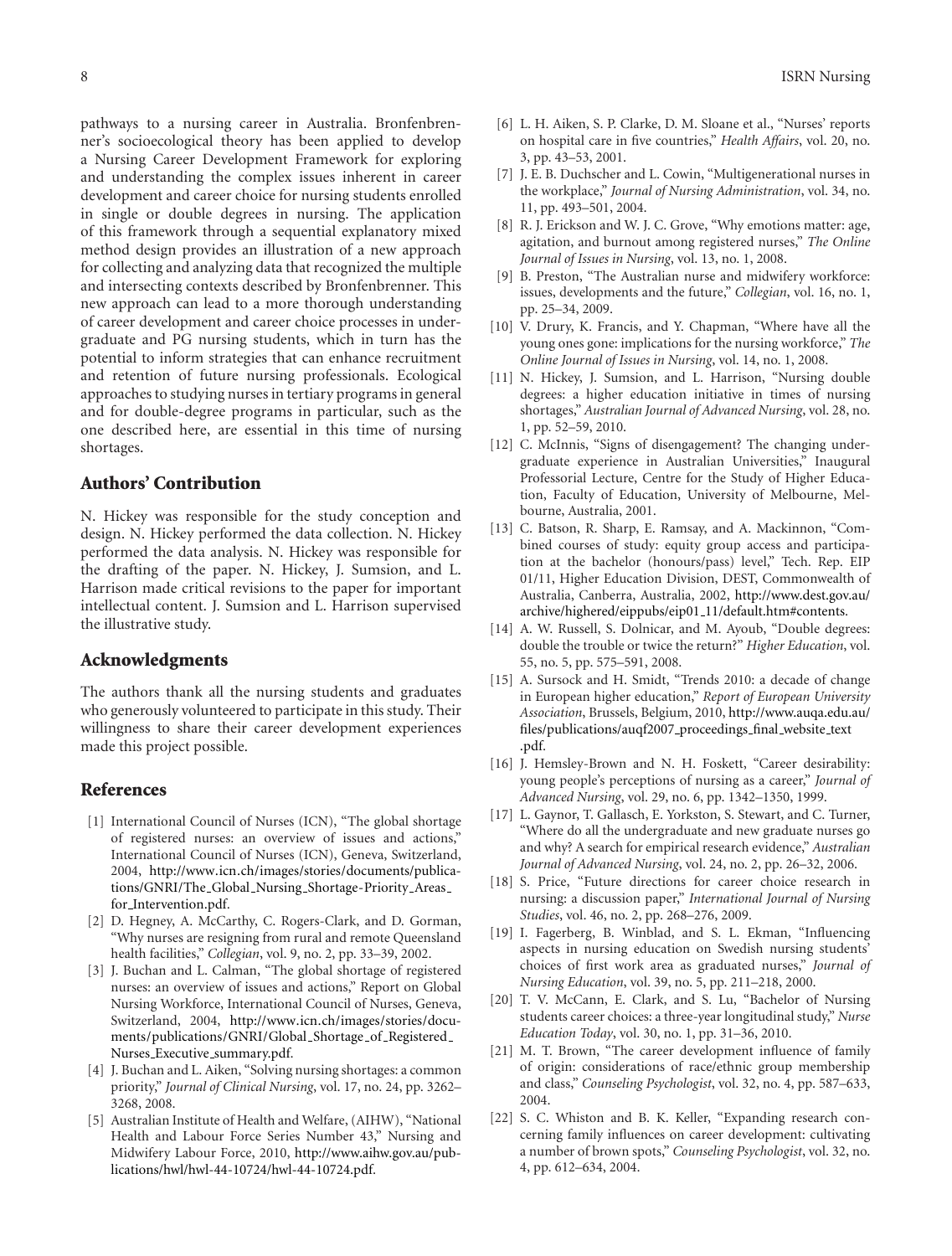- [23] C. McInnes and R. Hartley, "Managing study and work, The impact of full-time study and paid work on the undergraduate experience in Australian Universities," Commonwealth of Australian DEST Report 6824, 2002, HERC02A.
- [24] R. A. Robinson, *Pathways in context: background characteristics and demographics in student progression through higher education [Ph.D. thesis]*, University of Sydney, Sydney, Australia, 2005.
- [25] R. A. Robinson and L. J. Bornholt, "Pathways theory of progression through higher education," *Australian Journal of Educational and Developmental Psychology*, vol. 7, pp. 49–62, 2007.
- [26] Royal College of Nursing United Kingdom (RCN), *Past Trends, Future Imperfect? A Review of the UK Nursing Labour Market in 2004/2005*, 2005, http://www.ren.org.uk.
- [27] L. Gaynor, T. Gallasch, E. Yorkston et al., "The future nursing workforce in Australia: baseline data for a prospective study of the profile, attrition rates and graduate outcomes in a contemporary cohort of undergraduates," *Australian Journal of Advanced Nursing*, vol. 25, no. 2, pp. 11–20, 2007.
- [28] U. Bronfenbrenner, *The Ecology of Human Development: Experiments by Nature and Design*, Harvard University Press, Cambridge, UK, 1979.
- [29] U. Bronfenbrenner, "Six theories of child development: revised formulations and current issues," in *Ecological Systems Theory*, R. Vasta, Ed., pp. 187–249, Jessica Kingsley, London, UK, 1992.
- [30] W. Patton and M. McMahon, *Career Development and Systems Theory*, Brooks/Cole, Pacific Grove, Calif, USA, 2nd edition, 2006.
- [31] P. D. Larsen, J. S. McGill, and S. J. Palmer, "Factors influencing career decisions: perspectives of nursing students in three types of programs," *Journal of Nursing Education*, vol. 42, no. 4, pp. 168–173, 2003.
- [32] M. Mooney, M. Glacken, and F. O'Brien, "Choosing nursing as a career: a qualitative study," *Nurse Education Today*, vol. 28, no. 3, pp. 385–392, 2008.
- [33] P. McIlveen and W. Patton, "A critical reflection on career development," *International Journal for Educational and Vocational Guidance*, vol. 6, no. 1, pp. 15–27, 2006.
- [34] M. T. Brown, J. L. Lum, and K. Voyle, "Roe revisited: a call for the reappraisal of the theory of personality development and career choice," *Journal of Vocational Behavior*, vol. 51, no. 2, pp. 283–294, 1997.
- [35] S. H. Osipow, "Roe revisited: why?" *Journal of Vocational Behavior*, vol. 51, no. 2, pp. 306–309, 1997.
- [36] P. J. Hartung, E. J. Porfeli, and F. W. Vondracek, "Child vocational development: a review and reconsideration," *Journal of Vocational Behavior*, vol. 66, no. 3, pp. 385–419, 2005.
- [37] A. Roe, *The Psychology of Occupations*, John Wiley & Sons, New York, NY, USA, 1956.
- [38] E. Ginzberg, S. W. Ginsburg, S. Axelrad, and J. L. Herma, *Occupational Choice: An Approach to a General Theory*, Columbia University Press, New York, NY, USA, 1951.
- [39] J. L. Holland, "A theory of vocational choice," *Journal of Counseling Psychology*, vol. 6, no. 1, pp. 35–45, 1959.
- [40] R. W. Lent, S. D. Brown, and G. Hackett, "Toward a unifying social cognitive theory of career and academic interest, choice, and performance," *Journal of Vocational Behavior*, vol. 45, no. 1, pp. 79–122, 1994.
- [41] D. Ohler and E. Levinson, "Assessment of career maturity in transdisciplinary vocational assessment," ERIC Document ED 371 279, 1994.
- [42] P. A. Creed and W. Patton, "The development and validation of a short form of the Australian Version of the Career Inventory," *Australian Journal of Guidance and Counselling*, vol. 14, no. 2, pp. 125–138, 2004.
- [43] L. S. Gottfredson, "Circumscription and compromise: a developmental theory of occupational aspirations," *Journal of Counseling Psychology*, vol. 28, no. 6, pp. 545–579, 1981.
- [44] L. S. Gottfredson, "Gottfredson's theory of circumscription and compromise," in *Career Choice and Development*, D. Brown and L. Brooks, Eds., pp. 20–31, Jossey-Bass, San Francisco, Calif, USA, 1996.
- [45] F. Meijers, "Career learning in a changing world: the role of emotions," *International Journal for the Advancement of Counselling*, vol. 24, no. 3, pp. 149–167, 2002.
- [46] S. Boughn, "Why women and men choose nursing," *Nursing and Health Care Perspectives*, vol. 22, no. 1, pp. 14–19, 2001.
- [47] J. M. Newton, C. M. Kelly, A. K. Kremser, B. Jolly, and S. Billett, "The motivations to nurse: an exploration of factors amongst undergraduate students, registered nurses and nurse managers," *Journal of Nursing Management*, vol. 17, no. 3, pp. 392–400, 2009.
- [48] S. M. Crow, S. A. Smith, and S. J. Hartman, "Attrition in nursing: perspectives from the national survey of college graduates," *The Health Care Manager*, vol. 24, no. 4, pp. 336– 346, 2005.
- [49] W. R. Waugaman and D. J. Lohrer, "From nurse to nurse anesthetist: the influence of age and gender on professional socialization and career commitment of advanced practice nurses," *Journal of Professional Nursing*, vol. 16, no. 1, pp. 47– 56, 2000.
- [50] S. L. Price, "Becoming a nurse: a meta-study of early professional socialization and career choice in nursing," *Journal of Advanced Nursing*, vol. 65, no. 1, pp. 11–19, 2009.
- [51] B. Happell, "When I grow up I want to be a...? where undergraduate student nurses want to work after graduation," *Journal of Advanced Nursing*, vol. 29, no. 2, pp. 499–505, 1999.
- [52] M. K. Rognstad, O. Aasland, and V. Granum, "How do nursing students regard their future career? Career preferences in the post-modern society," *Nurse Education Today*, vol. 24, no. 7, pp. 493–500, 2004.
- [53] A. Rhéaume, L. Clément, and N. LeBel, "Understanding intention to leave amongst new graduate Canadian nurses: a repeated cross sectional survey," *International Journal of Nursing Studies*, vol. 48, no. 4, pp. 490–500, 2011.
- [54] I. J. Deary, R. Watson, and R. Hogston, "A longitudinal cohort study of burnout and attrition in nursing students," *Journal of Advanced Nursing*, vol. 43, no. 1, pp. 71–81, 2003.
- [55] V. Harvey and N. McMurray, "Self-efficacy: a means of identifying problems in nursing education and career progress," *International Journal of Nursing Studies*, vol. 31, no. 5, pp. 471– 485, 1994.
- [56] T. Kippenbrock, F. May, and C. Younnes, "Nursing students' attrition rates decline: a longitudinal study," *Journal of Nursing Science*, vol. 1, no. 5-6, pp. 157–164, 1996.
- [57] V. C. Harvey and N. E. McMurray, "Students' Perceptions of Nursing: Their Relationship to Attrition," *Journal of Nursing Education*, vol. 36, no. 8, pp. 383–389, 1997.
- [58] J. Stevens, *A career with older people: do nurses care for it? [Ph.D. thesis]*, University of New South Wales, Kensington, NSW, Australia, 1995.
- [59] J. Stevens and M. Crouch, "Frankenstein's nurse! What are schools of nursing creating?" *Collegian*, vol. 5, no. 1, pp. 10– 15, 1998.